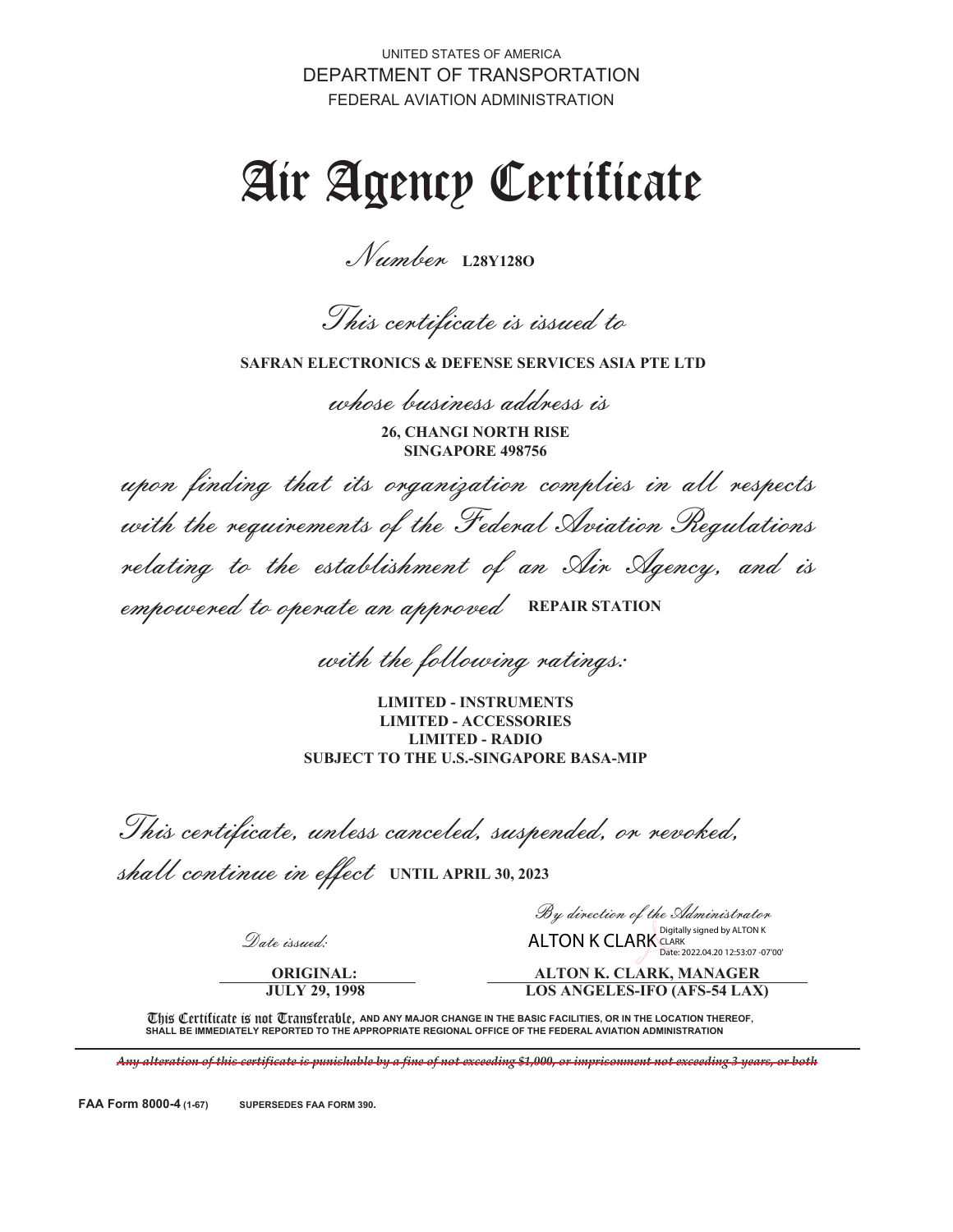## Operations Specifications

### Table of Contents

Part A

|                                                          | <b>HO CONTROL</b><br><b>DATE</b> | <b>EFFECTIVE</b><br><b>DATE</b> | <b>AMENDMENT</b><br><b>NUMBER</b> |
|----------------------------------------------------------|----------------------------------|---------------------------------|-----------------------------------|
| 001 Issuance and Applicability                           | 02/11/2016                       | 04/08/2019                      | 25                                |
| 002 Definitions and Abbreviations                        | 12/14/2017                       | 04/08/2019                      | 13                                |
| 003 Ratings and Limitations                              | 04/03/2017                       | 11/30/2018                      | 15                                |
| 004 Summary of Special Authorizations and<br>Limitations | 09/23/1998                       | 12/13/2016                      | 9                                 |
| 007 Designated Persons                                   | 12/19/2006                       | 07/10/2019                      | 18                                |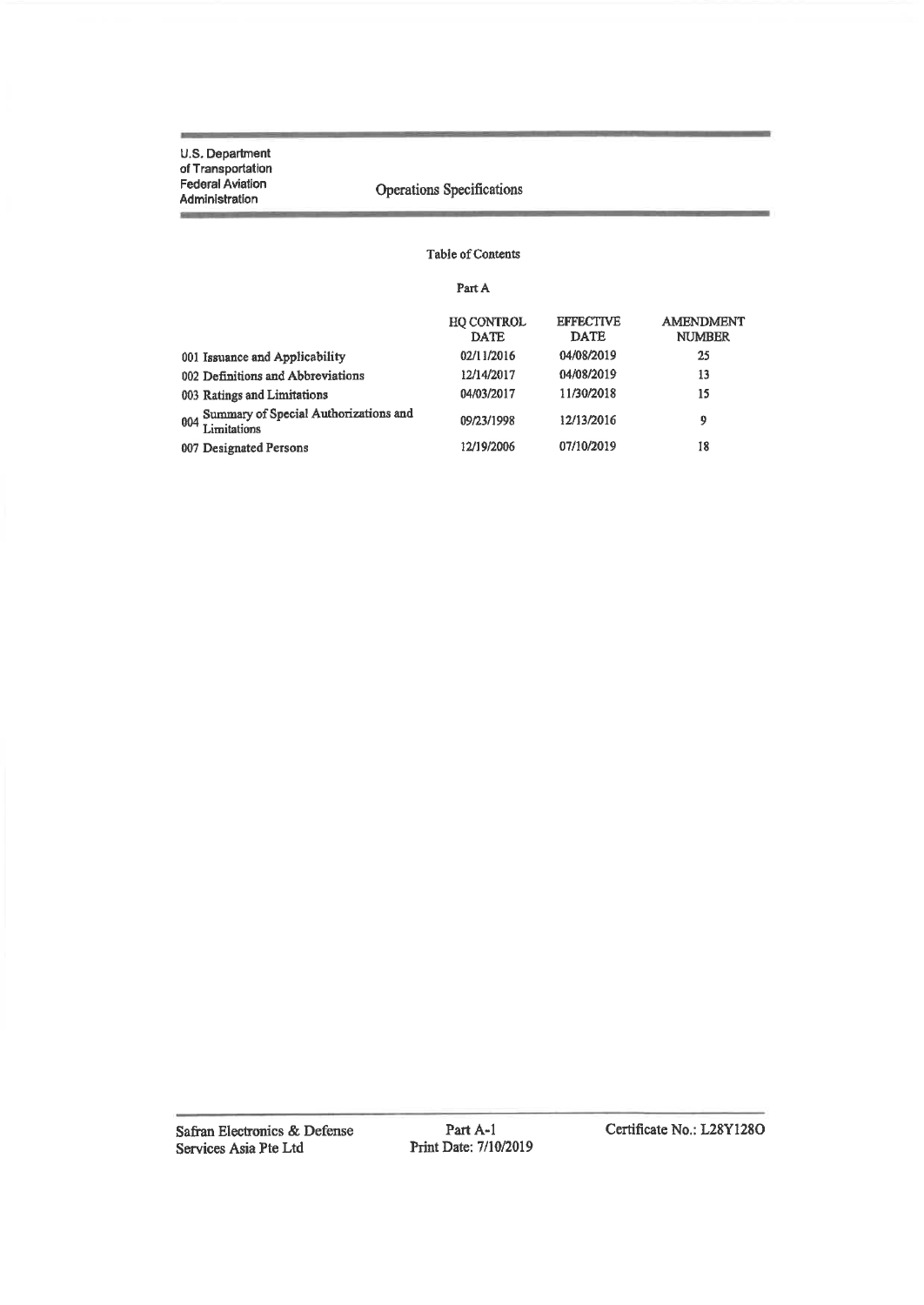**Operations Specifications** 

#### **A001** . Issuance and Applicability

**HQ Control: 02/11/2016 HO** Revision:  $05<sub>e</sub>$ 

a. These operations specifications are issued to Safran Electronics & Defense Services Asia Pte Ltd, a Repair Station, located outside the United States, pursuant to 14 CFR Part 145, § 145.53. The repair station certificate holder shall conduct operations in accordance with 14 CFR Part 145 and these operations specifications.

The certificate holder's address:

Fixed Location: 26, Changi North Rise Singapore 498756 Singapore

b. The holder of these operations specifications is the holder of certificate number L28Y128O and shall hereafter be referred to as the "certificate holder".

c. These operations specifications are issued as part of this repair station certificate and are in effect as of the date approval is effective. This certificate and these operations specifications shall remain in effect until the expiration date on the issued certificate for a repair station that is located outside the United States unless previously surrendered, suspended, or revoked.

d. The repair station specified on these operations specifications located outside the EU performs maintenance and/or alteration of aircraft and/or aeronautical products to be installed on U.S.-registered aircraft under the terms and conditions of the applicable FAA and a foreign Aviation Authority's (AA) Maintenance Implementation Procedures (MIP) and related maintenance guidance under a Bilateral Aviation Safety Agreement.

e. The certificate holder is authorized to use only the business name which appears on the certificate to conduct the operations described in subparagraph a.

Delegated authorities: None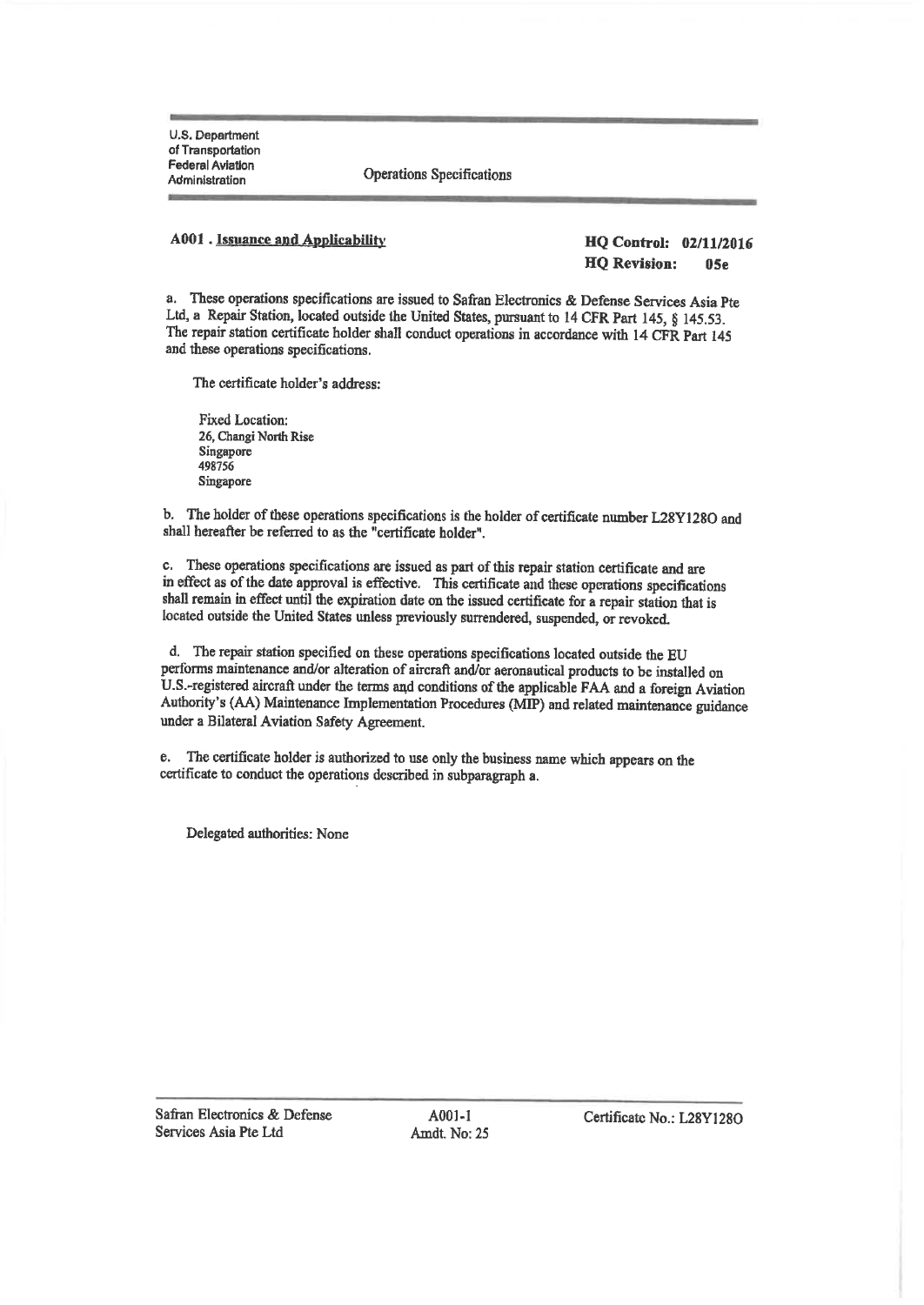Operations Specifications

1. Issued by the Federal Aviation Administration.

2. These Operations Specifications are approved by direction of the Administrator.



Digitally signed by Jeffrey S Penna, Principal Maintenance Inspector (FS58)<br>[1] SUPPORT INFO: Issued as a result of the Singapore MAG/MIP<br>[2] EFFECTIVE DATE: 4/8/2019, [3] AMENDMENT #: 25<br>DATE: 2019.04.08 22:35:12 -05:00

3. I hereby accept and receive the Operations Specifications in this paragraph.

TM

02 MAY 2019

Date

Tham, Mok (Vincent) Teck, Quality Manager

Safran Electronics & Defense Services Asia Pte Ltd

A001-2 Amdt. No: 25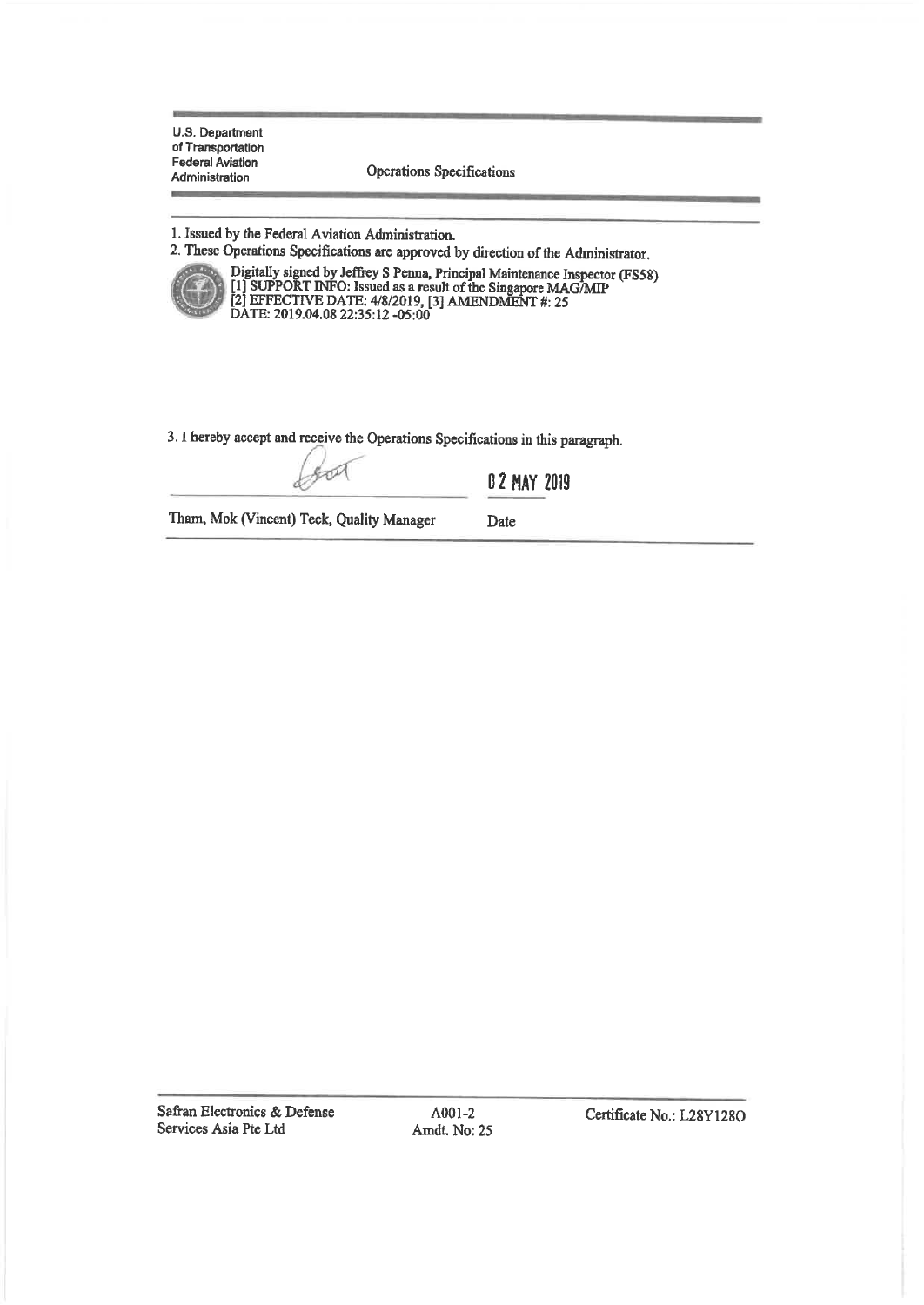Operations Specifications

# **A002**. Definitions and Abbreviations

#### **HQ Control: 12/14/2017 HQ Revision:**  $05d$

Unless otherwise defined in these operations specifications, all words, phrases, definitions, and abbreviations have identical meanings to those used in 14 CFR and 49 U.S.C., as cited in Public Law 103-272, as amended. Additionally, the definitions listed below are applicable to operations conducted in accordance with these operations specifications.

| BASA                                      | The Bilateral Aviation Safety Agreement (BASA) is an executive<br>agreement concluded between the United States and a foreign country<br>for the purpose of promoting aviation safety; also known as an<br>Agreement for the Promotion of Aviation Safety.                                                              |
|-------------------------------------------|-------------------------------------------------------------------------------------------------------------------------------------------------------------------------------------------------------------------------------------------------------------------------------------------------------------------------|
| <b>Certificate Holder</b>                 | In these operations specifications, the term "certificate holder" means<br>the holder of the repair station certificate described in these operations<br>specifications in Part A paragraph A001 and any of its officers.<br>employees, or agents used in the conduct of operations under this<br>certificate.          |
| CAAS                                      | Civil Aviation Authority of Singapore                                                                                                                                                                                                                                                                                   |
| <b>CFR</b>                                | Code of Federal Regulations                                                                                                                                                                                                                                                                                             |
| <b>Class Rating</b>                       | As used with respect to the certification, ratings, privileges of<br>airframes, powerplants, propellers, radios, instruments, and<br>accessories within a category having similar operating characteristics.                                                                                                            |
| <b>EASA</b>                               | <b>European Aviation Safety Agency</b>                                                                                                                                                                                                                                                                                  |
| <b>EASA Accountable</b><br><b>Manager</b> | The manager who has corporate authority for ensuring that all<br>maintenance required by the customer can be financed and carried out<br>to the standard required by the EASA full-member Authority.                                                                                                                    |
| EU                                        | European Union                                                                                                                                                                                                                                                                                                          |
| <b>Exemption</b>                          | An authorization that permits an alternate means of compliance with a<br>specific CFR. The exemption must meet the procedural requirements<br>of 14 CFR Part 11.                                                                                                                                                        |
| FOCA                                      | Federal Office of Civil Aviation                                                                                                                                                                                                                                                                                        |
| <b>FAA Accountable</b><br><b>Manager</b>  | A person designated by the certificated repair station who is<br>responsible for and has authority over all repair station operations that<br>are conducted under 14 CFR Part 145, including ensuring that the<br>repair station's personnel follow the regulations and serving as the<br>primary contact with the FAA. |
| <b>CONTRACTOR</b> CONTRACTOR              |                                                                                                                                                                                                                                                                                                                         |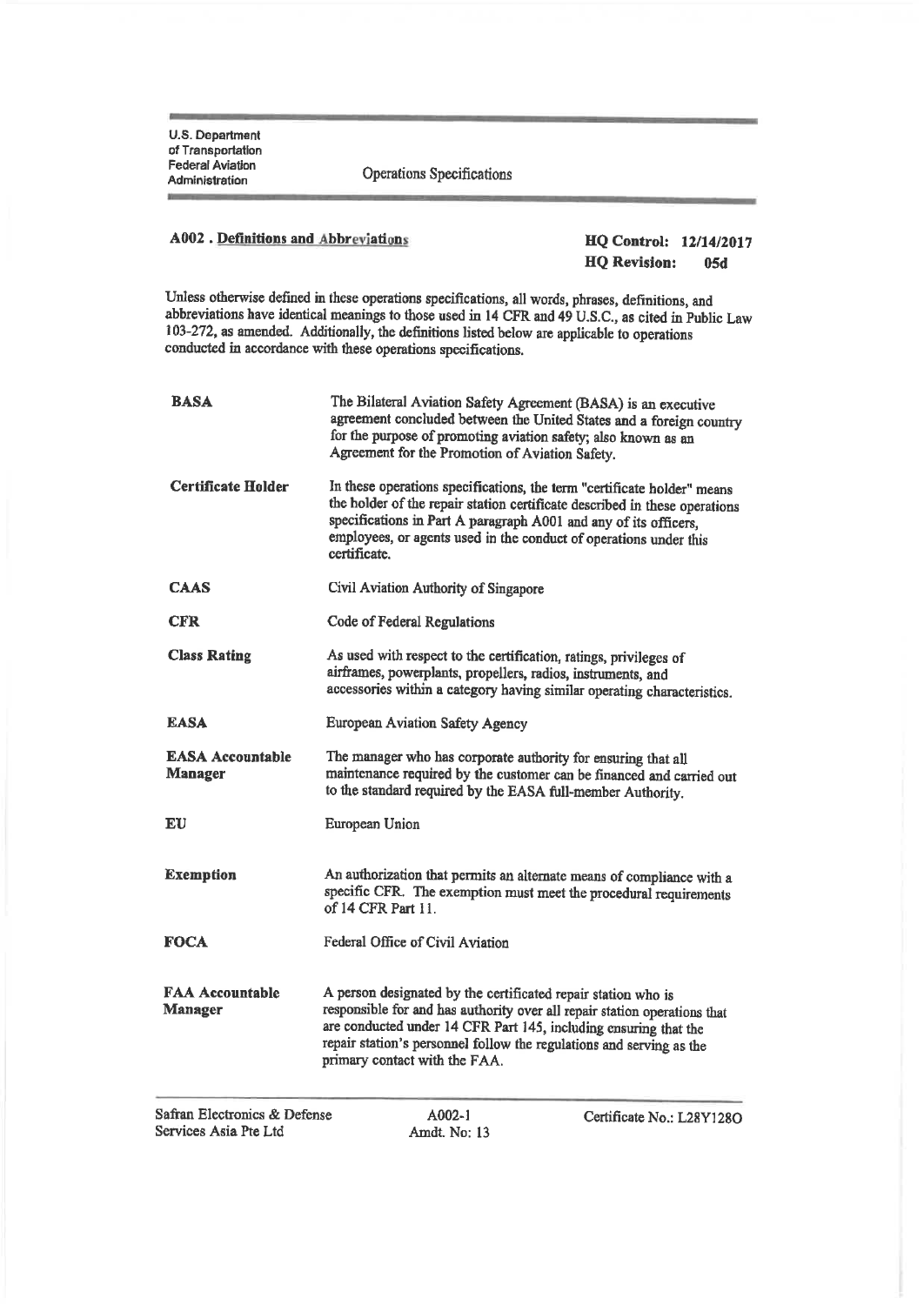| U.S. Department<br>of Transportation<br><b>Federal Aviation</b><br>Administration     | Operations Specifications                                                                                                                                                                                                                                                                                                                                                                                                                                                                                                                                                                                |  |  |  |
|---------------------------------------------------------------------------------------|----------------------------------------------------------------------------------------------------------------------------------------------------------------------------------------------------------------------------------------------------------------------------------------------------------------------------------------------------------------------------------------------------------------------------------------------------------------------------------------------------------------------------------------------------------------------------------------------------------|--|--|--|
| Geographic<br><b>Authorization</b>                                                    | Authorization provided to a repair station located outside the United<br>States to perform maintenance support under contract for a U.S. air<br>carrier (or an operator of U.S.- registered aircraft under 14 CFR<br>Part 129) at a location other than the repair station's main facility. A<br>geographic authorization is issued by the FAA to respond to a U.S. air<br>carrier's or Part 129 foreign operator's need for maintenance at a<br>station where the frequency and scope of that maintenance does not<br>warrant permanently staffing and equipping the station for its<br>accomplishment. |  |  |  |
| <b>Limited Rating</b>                                                                 | A rating issued to repair stations for the performance of maintenance<br>on particular makes and models of airframes, powerplants, propellers,<br>radios, instruments, accessories, and/or parts.                                                                                                                                                                                                                                                                                                                                                                                                        |  |  |  |
| <b>Limited Ratings -</b><br><b>Specialized Services</b>                               | Rating issued for a special maintenance function when the function is<br>performed in accordance with a specification approved by the<br>Administrator.                                                                                                                                                                                                                                                                                                                                                                                                                                                  |  |  |  |
| Line Maintenance                                                                      | Any unscheduled maintenance resulting from unforeseen events, or<br>scheduled checks where certain servicing and/or inspections do not<br>require specialized training, equipment, or facilities.                                                                                                                                                                                                                                                                                                                                                                                                        |  |  |  |
| <b>MAG</b>                                                                            | The Maintenance Annex Guidance (MAG) defines the process that<br>the FAA and EASA undertake in the inspection, findings of<br>compliance certification, and monitoring of repair stations, as well as<br>their joint cooperation in quality assurance and standardization activities<br>in support of the EASA Agreement, Annex 2, Maintenance. The term<br>Maintenance Agreement Guidance (MAG) defines the processes and<br>activities applicable to a specific country under an MIP, and is not<br>associated with the EASA Agreement.                                                                |  |  |  |
| <b>Maintenance</b>                                                                    | The inspection, overhaul, repair, preservation, and replacement of<br>parts, but excludes preventive maintenance.                                                                                                                                                                                                                                                                                                                                                                                                                                                                                        |  |  |  |
| <b>U.S./EU Aviation</b><br><b>Safety Agreement,</b><br>Annex 2,<br><b>Maintenance</b> | Annex 2 covers the reciprocal acceptance of findings of compliance<br>approvals, documentation and technical assistance regarding approvals<br>and the monitoring of repair stations/maintenance organizations.                                                                                                                                                                                                                                                                                                                                                                                          |  |  |  |
| <b>MIP</b>                                                                            | Maintenance Implementation Procedures (MIP) are procedures for<br>implementing the provisions of a BASA that apply to maintenance<br>performed under 14 CFR Part 145, Section 145.53(b).                                                                                                                                                                                                                                                                                                                                                                                                                 |  |  |  |
| MOE                                                                                   | A maintenance organization exposition (MOE) pertains to procedural<br>manuals used by maintenance organizations certificated by a foreign<br>country. The MOE along with the FAA Supplement, sets forth the<br>structure and procedures of the repair station to meet the requirements<br>of 14 CFR Part 145 under a MIP.                                                                                                                                                                                                                                                                                |  |  |  |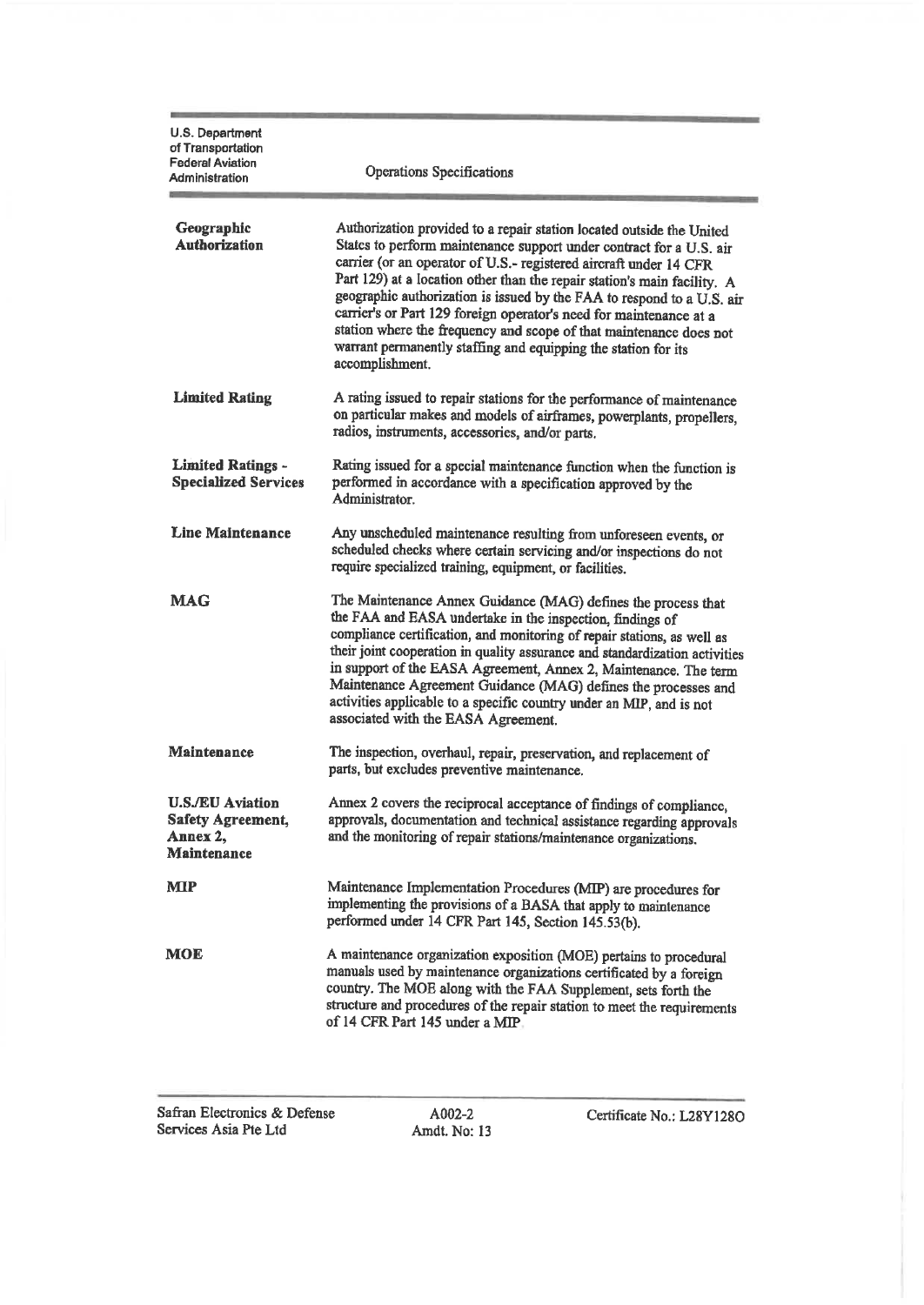| U.S. Department<br>of Transportation<br><b>Federal Aviation</b><br>Administration | Operations Specifications                                                |  |
|-----------------------------------------------------------------------------------|--------------------------------------------------------------------------|--|
| <b>Preventive</b><br><b>Maintenance</b>                                           | As defined in 14 CFR part 1 and part 43 appendix A,<br>subparagraph (c). |  |
| <b>OCM</b>                                                                        | <b>Quality Control Manual</b>                                            |  |
| <b>Repair Station located</b><br>in the United States                             | A FAA certificated repair station located in the United States.          |  |
| <b>Repair Station located</b><br>outside the United<br><b>States</b>              | A FAA certificated repair station located outside of the United States.  |  |
| <b>RSM</b>                                                                        | <b>Repair Station Manual</b>                                             |  |

1. Issued by the Federal Aviation Administration.

2. These Operations Specifications are approved by direction of the Administrator.



Digitally signed by Jeffrey S Penna, Principal Maintenance Inspector (FS58)<br>[1] SUPPORT INFO: Issued as a result of the Singapore MAG/MIP<br>[2] EFFECTIVE DATE: 4/8/2019, [3] AMENDMENT #: 13<br>DATE: 2019.04.08 22:35:18 -05:00

3. I hereby accept and receive the Operations Specifications in this paragraph.

0 2 MAY 2019

Tham, Mok (Vincent) Teck, Quality Manager

Date

Safran Electronics & Defense Services Asia Pte Ltd

A002-3 Amdt. No: 13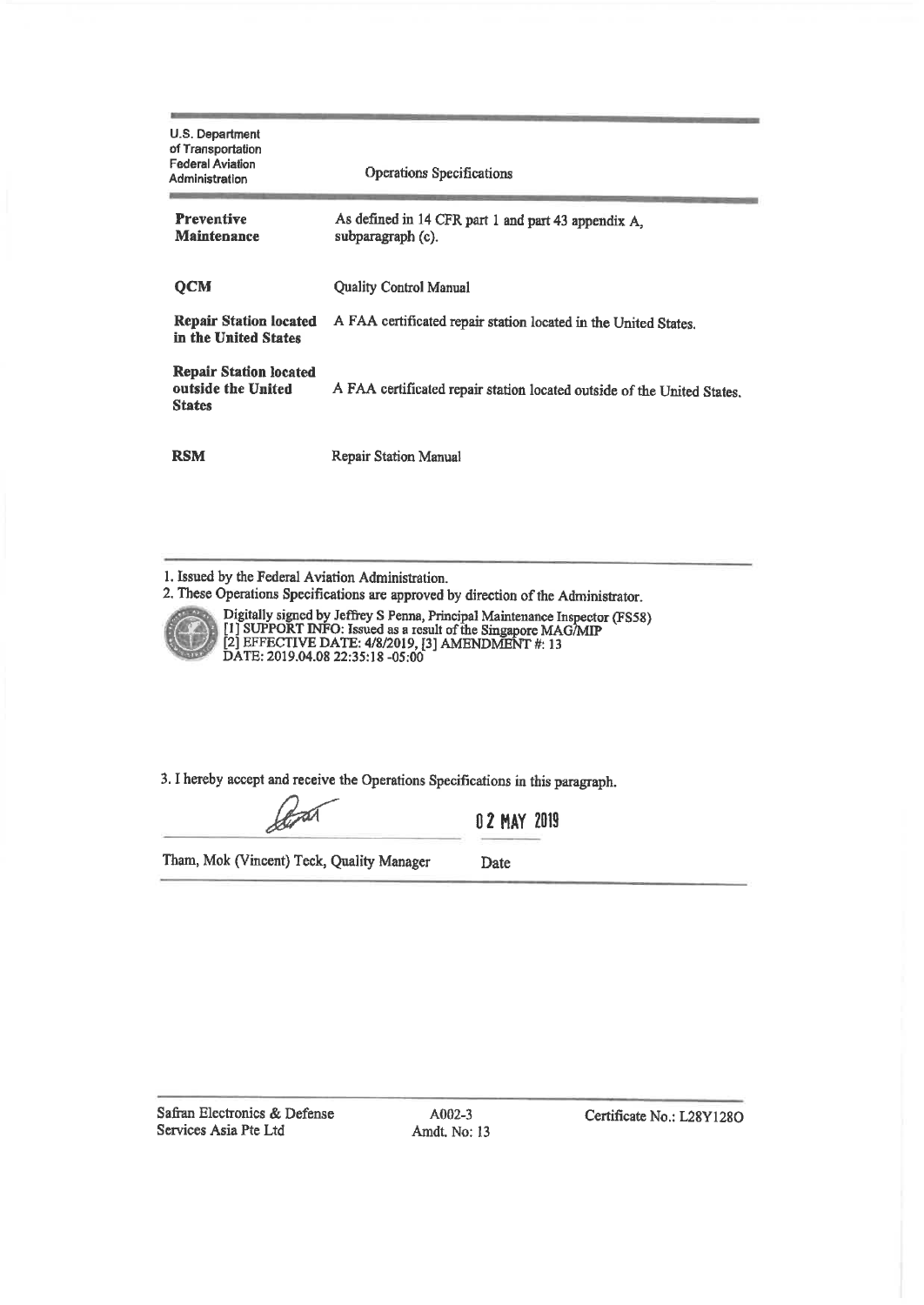**Operations Specifications** 

## **A003** . Ratings and Limitations

HQ Control: 04/03/2017 **HQ** Revision:  $01a$ 

The certificate holder is authorized the following Ratings and/or Limitations:

## **Class Ratings**

None Authorized

### **Limited Ratings**

| <u>Rating</u>                     | <u>Manufacturer</u>                           | Make/Model                                  | <b>Limitations</b>                                                                                                                                                                                                                                                                                                                                                                                        |
|-----------------------------------|-----------------------------------------------|---------------------------------------------|-----------------------------------------------------------------------------------------------------------------------------------------------------------------------------------------------------------------------------------------------------------------------------------------------------------------------------------------------------------------------------------------------------------|
| <b>Instruments</b>                | From the<br>Capability List, as<br>amended.   | From the<br>Capability List, as<br>amended. | Limited to the performance of maintenance, preventive<br>maintenance, and alteration of articles as indicated in the<br>Capability List, as revised. See NOTE.                                                                                                                                                                                                                                            |
| Radio                             | From the<br>Capability List, as<br>amended.   | From the<br>Capability List, as<br>amended. | Limited to the performance of maintenance, preventive<br>maintenance, and alteration of articles as indicated in the<br>Capability List, as revised. See NOTE.                                                                                                                                                                                                                                            |
| Accessories From the              | Capability List, as<br>amended.               | From the<br>Capability List, as<br>amended. | Limited to the performance of maintenance, preventive<br>maintenance, and alteration of articles as indicated in the<br>Capability List, as revised. See NOTE.                                                                                                                                                                                                                                            |
|                                   |                                               |                                             | NOTE: In accordance with Chapter II, paragraph 2(b) of<br>the Maintenance Implementation Procedures (U.S.-<br>Singapore MIP), the ratings and limitations contained in<br>this A003 Operation Specification are not intended to<br>authorize work that may exceed the scope of the ratings<br>and limitations contained in the certificate issued by the<br>Civil Aviation Authority of Singapore (CAAS). |
|                                   | <b>Limited Ratings - Specialized Services</b> |                                             |                                                                                                                                                                                                                                                                                                                                                                                                           |
| <u>Rating</u><br>None Authorized. |                                               | <b>Specifications</b>                       | <b>Limitations</b>                                                                                                                                                                                                                                                                                                                                                                                        |

Safran Electronics & Defense Services Asia Pte Ltd

A003-1 Amdt. No: 15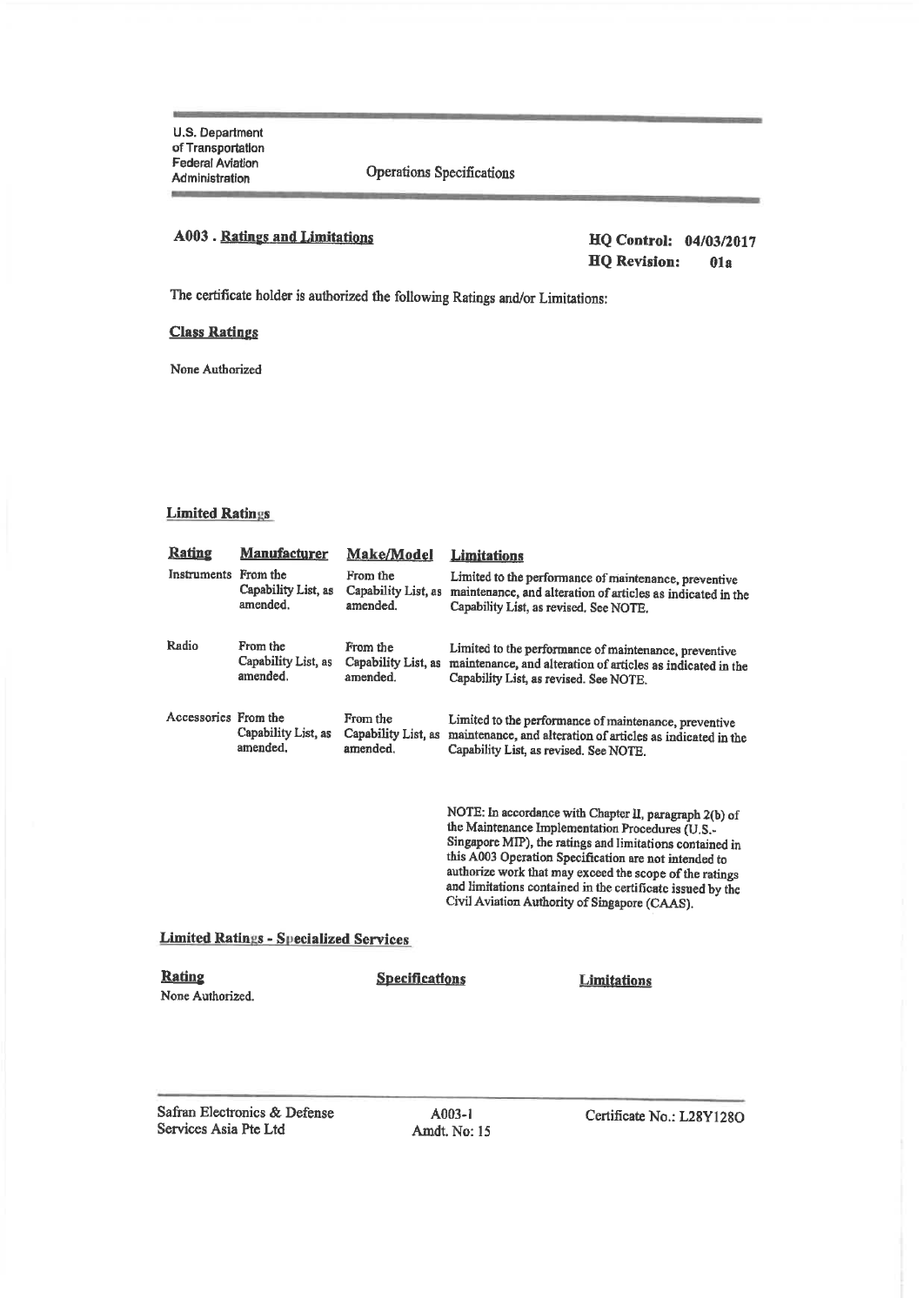Operations Specifications

1. Issued by the Federal Aviation Administration.

2. These Operations Specifications are approved by direction of the Administrator.



Digitally signed by David A Johnson on behalf of Schneider, Craig, Principal Digitally signed by David A Johnson on behalf of Schneder, Cra<br>Avionics Inspector (FS58)<br>[1] SUPPORT INFO: U.S. - Singapore MIP agreement turnover.<br>[2] EFFECTIVE DATE: 11/30/2018, [3] AMENDMENT #: 15<br>DATE: 2018.11.28 13:19

3. I hereby accept and receive the Operations Specifications in this paragraph.

**C 2 MAY 2019** 

Tham, Mok (Vincent) Teck, Quality Manager

Date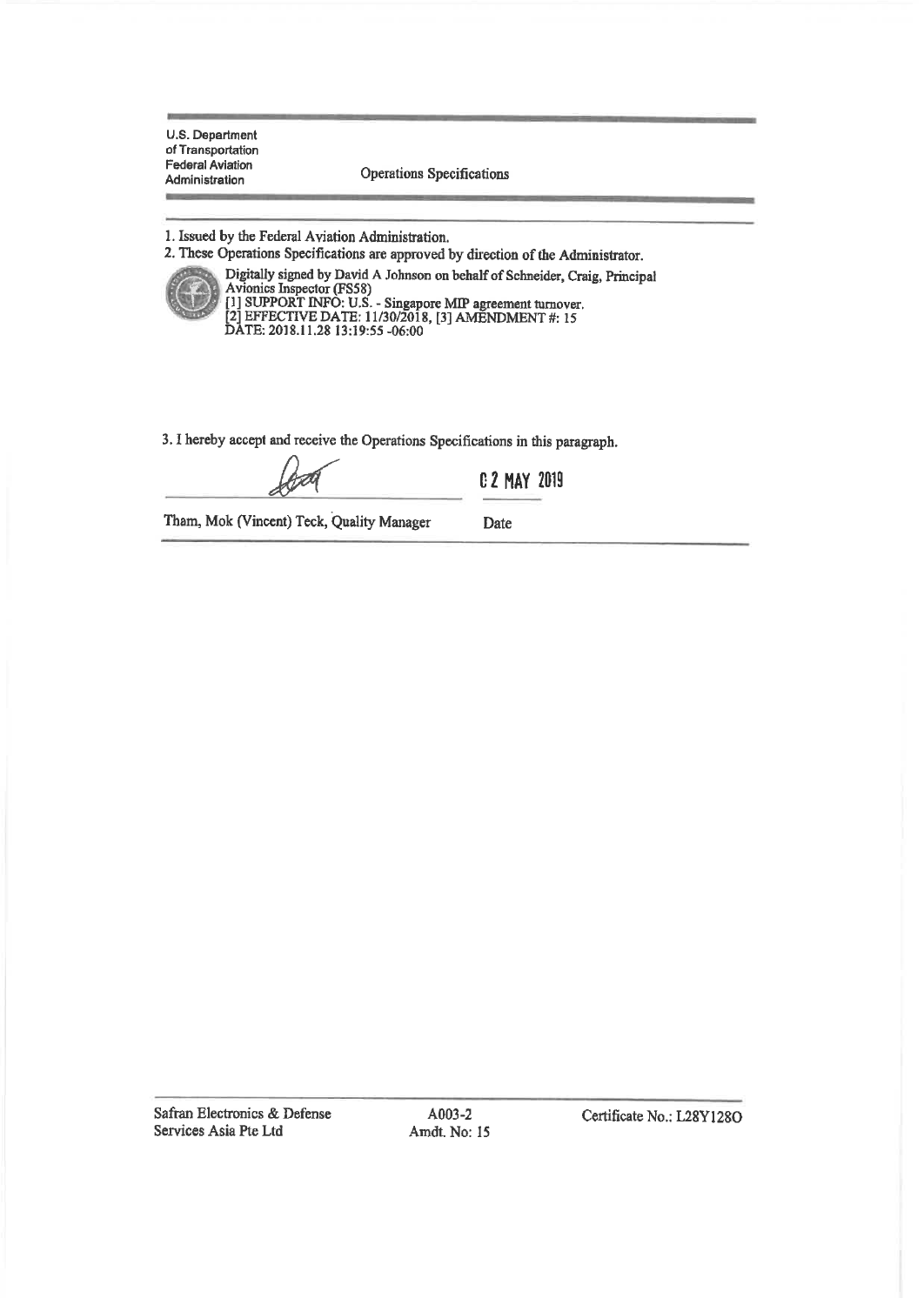#### A004. Summary of Special Authorizations and Limitations HQ Control: 09/23/1998 **HQ** Revision: 010

# a. The certificate holder, in accordance with the reference paragraphs, is authorized to:

Reference Paragraphs

# b. The certificate holder is not authorized and shall not:

|                                                                                                                                                                                                                                                                            | Reference<br>Paragraphs |
|----------------------------------------------------------------------------------------------------------------------------------------------------------------------------------------------------------------------------------------------------------------------------|-------------------------|
| Use Exemptions.                                                                                                                                                                                                                                                            | A005                    |
| Use an approved electronic recordkeeping system, electronic/digital signature,<br>and/or electronic media.                                                                                                                                                                 | A025                    |
| Perform maintenance with EASA ratings where the scope of work is authorized<br>by a BASA/MAG (U.S.-EU), MIP/MaG (U.S.-Swiss).                                                                                                                                              | A060                    |
| Perform work, including continuous operations, at additional locations other than<br>at its primary fixed location.                                                                                                                                                        | A101                    |
| Conduct operations choosing to have an antidrug and alcohol misuse prevention<br>program.                                                                                                                                                                                  | A449                    |
| Perform maintenance in accordance with foreign repair station geographic<br>authorizations.                                                                                                                                                                                | <b>B050</b>             |
| Perform work, excluding continuous operations, at additional locations other than<br>at its primary Fixed Location.                                                                                                                                                        | D100                    |
| Perform line maintenance for cert. holders conducting operations under Parts<br>121 and 135 and for foreign carriers/persons operating non-U.S. registered<br>aircraft in common carriage under Part 129, apart from D100 which authorizes<br>that work away from station. | D <sub>107</sub>        |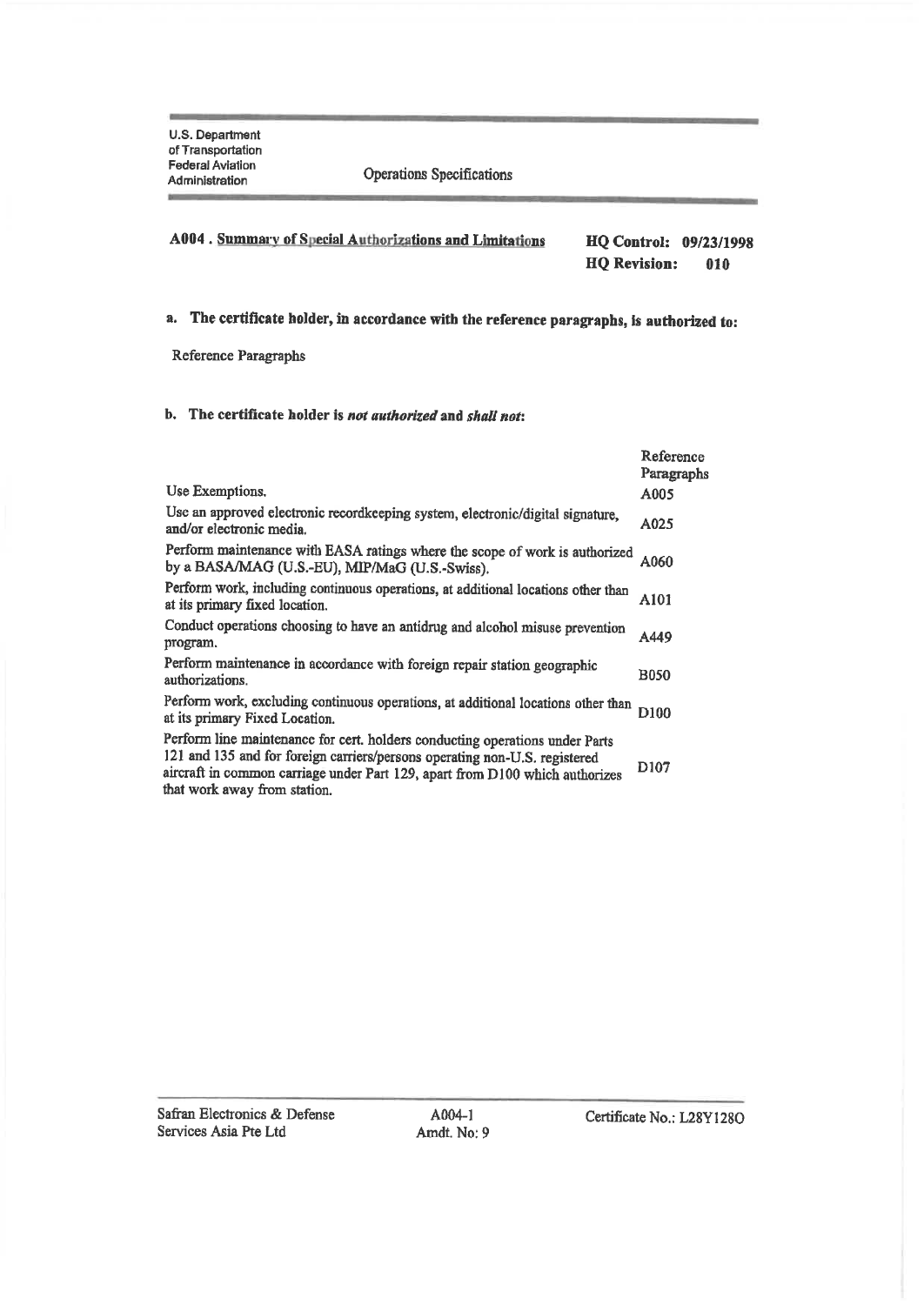**Operations Specifications** 

1. The Certificate Holder applies for the Operations in this paragraph. 2. These Operations Specifications are approved by direction of the Administrator.



Digitally signed by Viet Q Tran, Principal Maintenance Inspector (FS58)<br>[1] SUPPORT INFO: Name changed<br>[2] EFFECTIVE DATE: 12/13/2016, [3] AMENDMENT #: 9<br>DATE: 2016.12.13 12:35:29 -06:00

3. I hereby accept and receive the Operations Specifications in this paragraph.

**C 2 MAY 2019** 

Date

Tham, Mok (Vincent) Teck, Quality Manager

Safran Electronics & Defense Services Asia Pte Ltd

A004-2 Amdt. No: 9